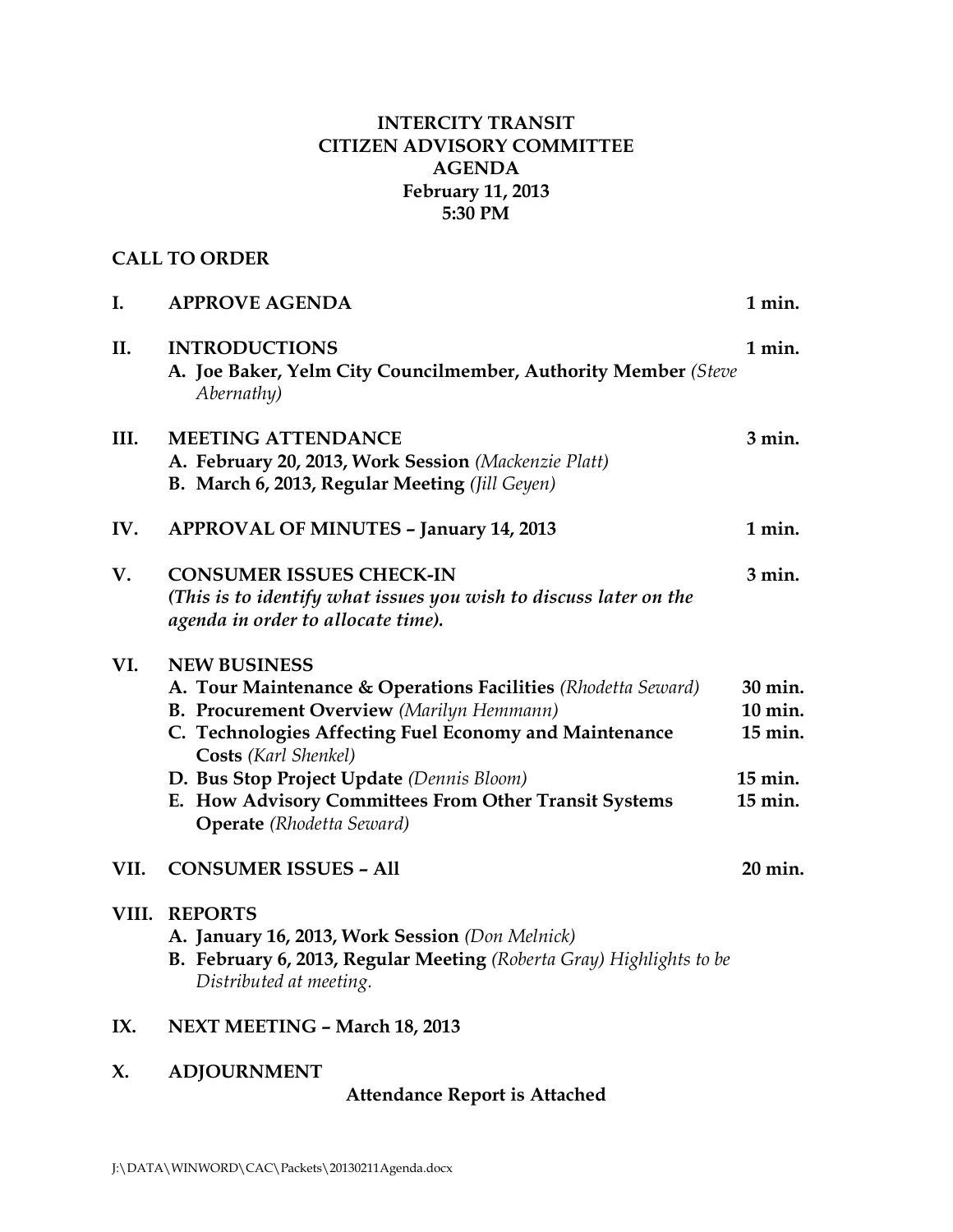## **MINUTES INTERCITY TRANSIT CITIZEN ADVISORY COMMITTEE January 14, 2013**

# **CALL TO ORDER**

Member Gray called the January 14, 2013, meeting of the Citizen Advisory Committee (CAC) to order at 5:30 p.m. at the administrative offices of Intercity Transit.

Members Present: Valerie Elliott; Sreenath Gangula; Jill Geyen; Roberta Gray; Faith Hagenhofer; Julie Hustoft; Don Melnick; Joan O'Connell; Mackenzie Platt; Charles Richardson; Carl See; Kahlil Sibree; Victor VanderDoes; Michael Van Gelder; and Midge Welter.

**Absent:** Steve Abernathy; Dani Burger; Wilfred Collins; and Meta Hogan.

**Staff Present:** Ann Freeman-Manzanares; Heather Stafford; and Shannie Jenkins.

# **APPROVAL OF AGENDA**

**It was M/S/A by Melnick and Hustoft to approve the agenda.**

**INTRODUCTIONS – Karen Stites, Labor Representative, Authority Member was introduced.** 

### **MEETING ATTENDANCE**

- **A. January 16, 2013, Work Session –** Don Melnick
- **B. February 6, 2013, Regular Meeting –** Roberta Gray

# **APPROVAL OF MINUTES – It was M/S/A by Elliott and O'Connell to approve the minutes of November 19, 2012, as presented.**

### **CONSUMER ISSUES CHECK-IN –** Issues for discussion later in the meeting include:

- Welter *incident on bus;*
- Van Gelder *bus stop location,* and
- Melnick *bus stop location at Panorama City.*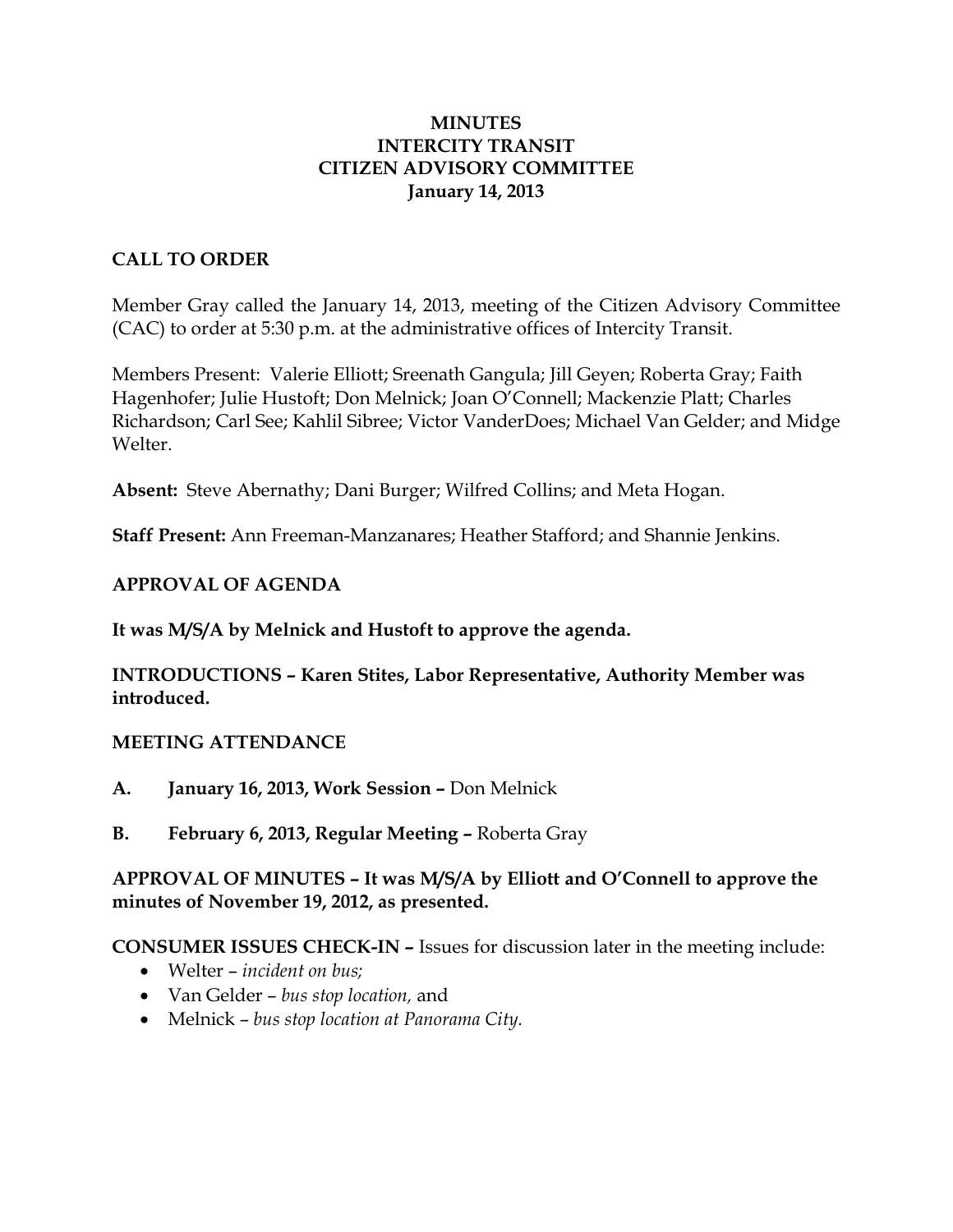CAC MEETING MINUTES January 14, 2013 Page 2 of 5

# **NEW BUSINESS**

**A. General Manager Hiring Process Update –** Stafford presented an update and timeline on the recruitment of the new General Manager hiring process. In October, the Authority approved hiring a search firm. The Authority Chair appointed three Authority members to an intra-agency committee: Chair Marty Thies, Vice Chair Ed Hildreth, and Citizen Representative Ryan Warner. Agency staff members on the committee include Human Resources Director, Heather Stafford; Senior Human Resources Analyst Christine DiRito; Human Resources Analyst Shannon Hofstetter; and Procurement/Capital Projects Manager Marilyn Hemmann. The purpose of this committee is to select and recommend to the Authority a search firm, and then put a process together.

A proposal packet was available November 20, with a deadline to submit proposals on December 17. We received several qualified proposals. Staff is checking references for the top firms which will then be asked to interview. The committee will forward the top firm to the Authority at the February meeting for contract award. Interviews for General Manager candidates are anticipated for some time in the month of April. Depending on the successful candidate, the agency hopes to have a General Manager begin in June or July.

Hustoft asked if the search firms being considered are local companies. Stafford responded, we advertised nationally. With our budget and the scope of services needed, it limits some firms. We are looking for a firm that can complete the process from start to finish, creating the job description, and sourcing the candidates all the way to the final selection.

### *Platt arrived.*

Van Gelder asked Stafford to remind the committee of the selection criteria and consideration used to select a search firm. Stafford reported the firm's application packet and capabilities is 40%; approach to achieve a successful outcome is 30%; and 30% is the proposed price. Melnick asked how the budget was estimated. Stafford responded the budget was a full discussion at the Authority meetings and also with consultation with other executive search firms. It is fairly standard for a firm to charge 30% of the final salary of the successful candidate as their fee. We also asked for a guarantee or warranty of services.

# *Hagenhofer arrived.*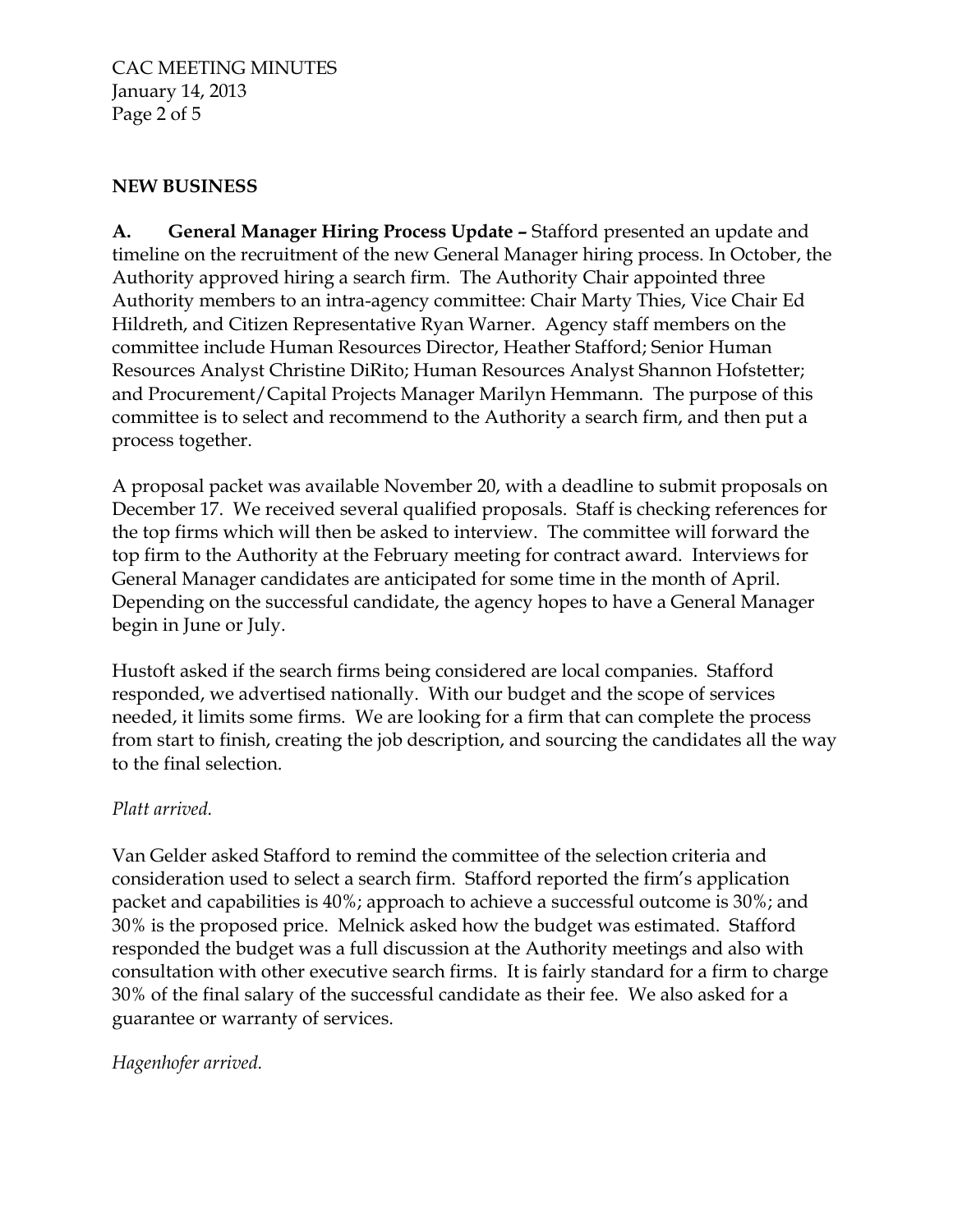See asked if the selected firms to be interviewed need experience. Stafford said we are looking for companies with executive level recruitment experience and those having worked with benefit districts or transit agencies. Van Gelder suggested some face time with employees. Stafford commented there will be involvement with staff, but we are not sure what that looks like yet.

**B. Discounted Bus Pass Program –** Freeman-Manzanares reported this is the third year the Authority approved a Discounted Bus Pass Program Award. Staff received 13 applications for the 2013 budget prior to the deadline, and one late application came in after the deadline; however, before the Authority made their decision at their December meeting. The Authority awarded grants to all 14 agencies. Since then, staff received three additional qualifying requests. The question is do agencies need to apply by the application deadline? Should applications received after the deadline be denied? The question to CAC members is should there be a clear cut grant application deadline or should we do a rolling application process?

Gray asked if we used all the money available last year. Freeman-Manzanares reported \$139,000 in grants was awarded out of the \$200,000 budgeted. Gray asked if the goal was to use all the money allocated or hold to a deadline. Geyen asked what would be the difference in the process supporting a rolling application process. There is no difference in the process. O'Connell feels using the rolling process is a big benefit to agencies. She feels some agencies don't get the word in time and since this is a service offered to the community with low income, she doesn't see the need for a deadline. Freeman-Manzanares feels a deadline is still necessary in case the requests went over the \$200,000. Gray feels we should have a deadline with a "first come - first serve" basis, and feels it should not be "ever ending." Melnick concurs with continuing to administer the program until funds are depleted. Elliott asked what happens to the funds if we don't use all the \$200,000. Freeman-Manzanares responded any funds not expended go back into the budget, and the Authority will review the amount needed for the following year. See asked if applications go through the end of the year. They end the last day of the calendar year.

# **C. Identify Future Agenda Items for CAC Meetings**

- Richardson Updates on the planning process for the Olympia Transit Center.
- Melnick Discussion about the bus maintenance facility expansion. Suggests a public-private partnership with the City on the Martin Way & Pattison intersection.
- Elliott Hear how the Hawks Prairie Park-and-Ride will be used for buses, not just for car and vanpools.
- Gray Ongoing coordination with Sound Transit on the I-5 corridor.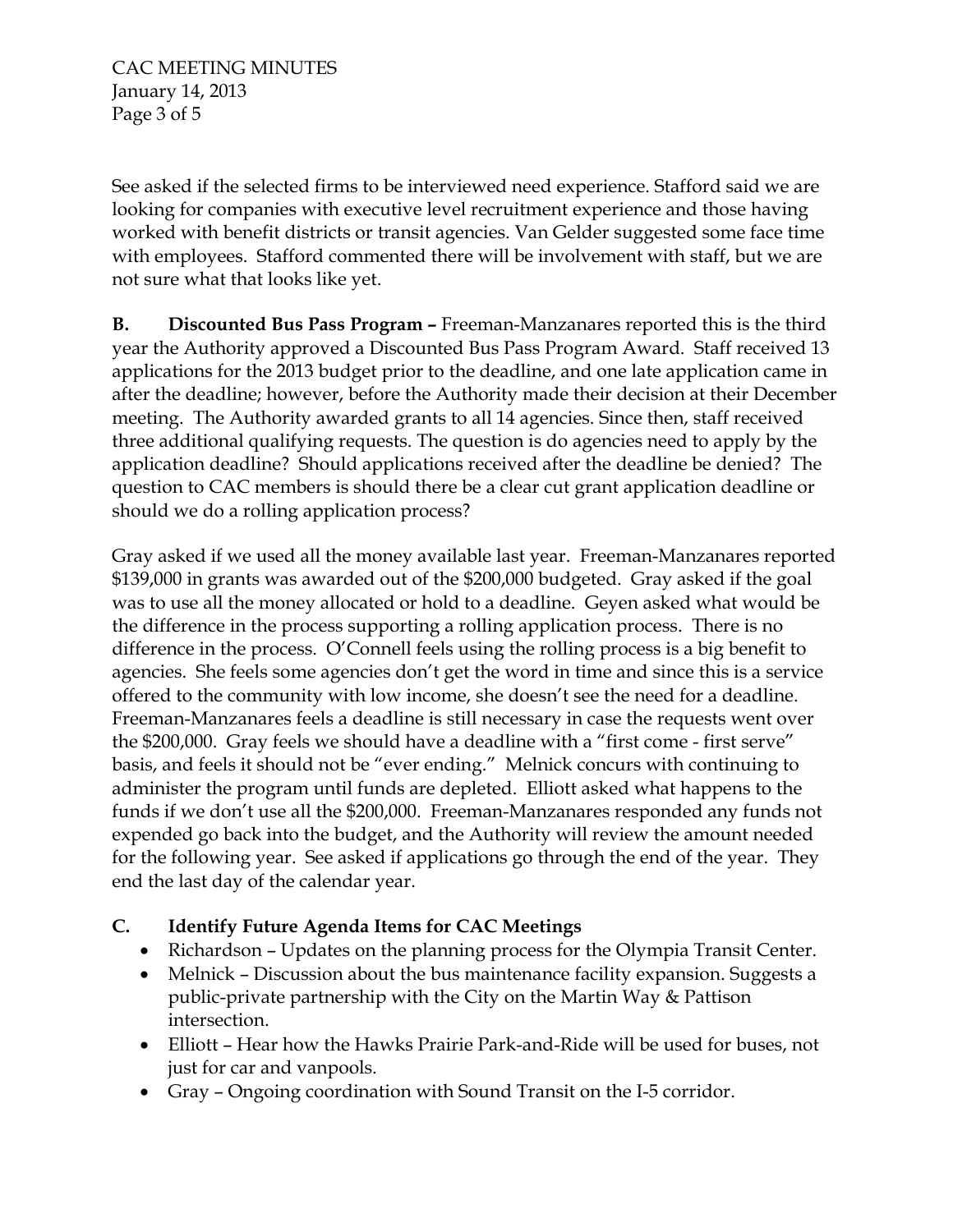- Geyen Continue to hear how the commute to Tacoma will affect Intercity Transit.
- VanderDoes Smart Phone apps DAL can use for appointment scheduling.
- Elliott Wants staff to keep in mind not all people use technology, such as Smart Phones.
- See Discuss how we can better improve outreach to the citizens of Thurston County. Get input from other CAC committees on things they are doing.
- Van Gelder Discuss how Advisory Committees from various transit agencies operate. Bring groups together on a regional basis and listen to other proposals on how they operate differently than Intercity Transit.
- Hustoft Improvements made to extend services in certain areas.
- O'Connell Have staff give presentations using visuals, for example, service planning, to show why routes don't go certain places.

# **CONSUMER ISSUES**

Welter – There was an incident on the bus last Thursday afternoon with one of the Boardwalk residents. The female resident boarded the bus with her walker and did not realize she was supposed to put it safely away. The Operator took the walker and aggressively closed it, bending the walker. Freeman-Manzanares took notes and will research the incident.

Van Gelder – Suggests moving the bus stop inbound East on 5th Avenue, near Sylvester. It is the stop closest to the old Corrections Building. There are cross walks on either side of the intersection. When the bus pulls up to the stop, cars proceed through the cross walk and cannot see pedestrians.

Melnick – The bus stop location at the back gate of Panorama City was brought up at recent meetings. A stop on Golf Club Loop would be more convenient for all residents, but mainly those with scooters. Dennis Bloom did follow up with the CEO at Panorama and said it may be awhile before a stop is in place. Melnick met with the CEO and that issue was not discussed. Panorama has approximately 1100 residents and the potential to increase ridership; however, needs accessible bus stops along Golf Club Road. A stop with a shelter would be the best solution. The property is owned by Panorama City, so that should not be an issue. Freeman-Manzanares will touch base with Bloom and follow up.

Hagenhofer – The 94 stops at the Red Wind Casino; however, passengers going to other places must walk quite a distance. She feels an additional bus stop is needed near the Resmart. She also reported the lights on the bus are dark and make it hard to read.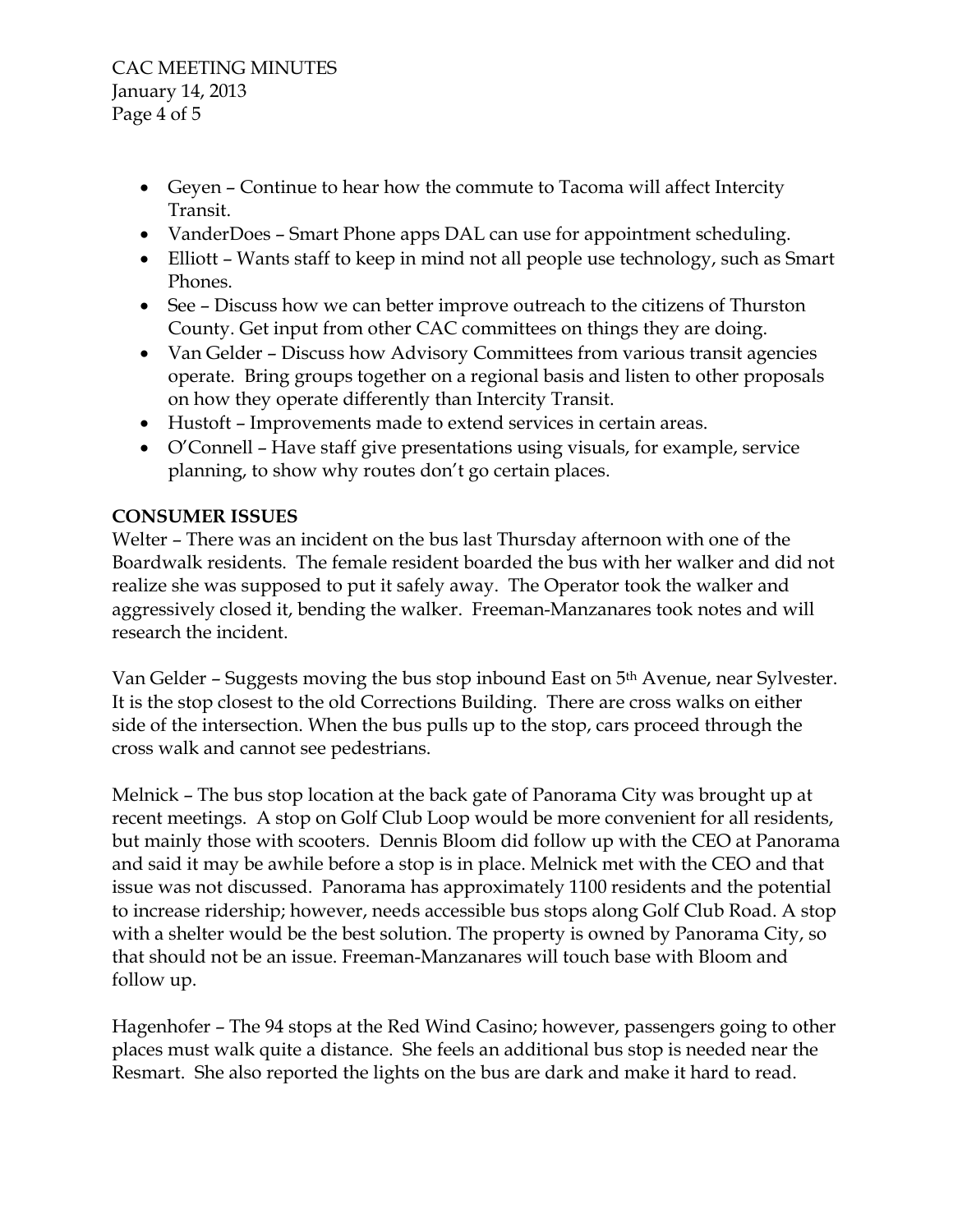CAC MEETING MINUTES January 14, 2013 Page 5 of 5

Elliott – Recently, while on bus 62A and 47 on Meridian, she observed the nicest bus driver. He informed the passengers to be careful of the ice when exiting the bus. He was also helpful to passengers at the Olympia Transit Center.

See – Wonders if the fire on a Sound Transit bus recently has been an issue on our buses. Pierce County is voting on reducing service tonight for Pierce Transit. He would like to have an update at next month's meeting on what impact these reductions will have on Intercity Transit.

# **REPORTS**

- **A. December 5, 2012, Regular Meeting –** No one attended the meeting. Meeting highlights were referenced.
- **B. January 2, 2013, Regular Meeting -** No one attended the meeting. Meeting highlights were referenced.

**NEXT MEETING: February 11, 2013, (second Monday).** Rhodetta will schedule a tour of the Maintenance and Operations Dispatch areas as part of the meeting.

# **ADJOURNMENT**

**It was M/S/A by Melnick and Richardson to adjourn the meeting at 6:14 p.m.**

Prepared by Shannie Jenkins, Executive/HR Assistant

J:\DATA\WINWORD\CAC\Minutes\20130114Minutes.docx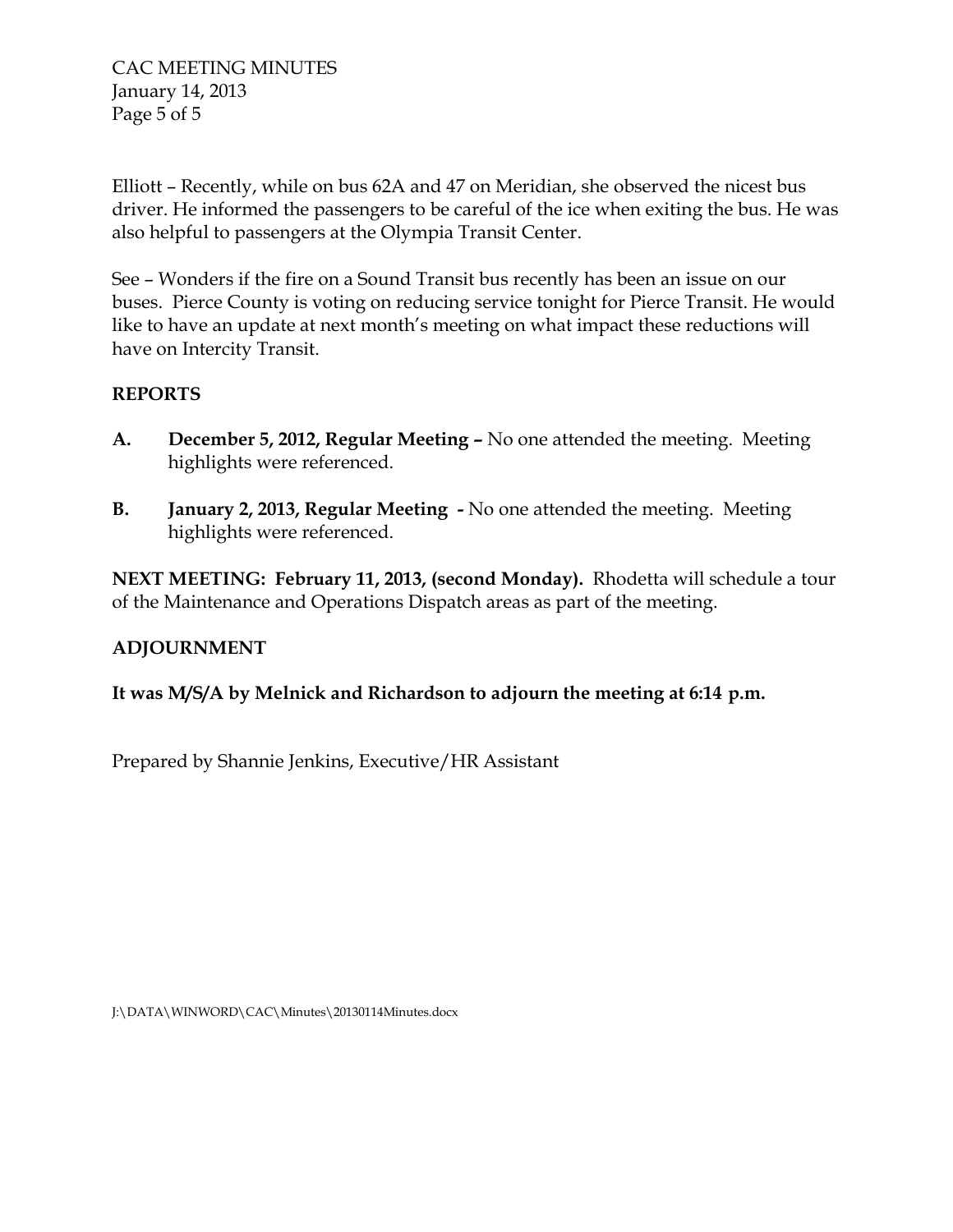## **INTERCITY TRANSIT CITIZEN ADVISORY COMMITTEE AGENDA ITEM NO. VI-A MEETING DATE: February 11, 2013**

- **FOR: Citizen Advisory Committee FROM: Rhodetta Seward, 705-5856 SUBJECT: Tour of Maintenance & Operations Facilities \_\_\_\_\_\_\_\_\_\_\_\_\_\_\_\_\_\_\_\_\_\_\_\_\_\_\_\_\_\_\_\_\_\_\_\_\_\_\_\_\_\_\_\_\_\_\_\_\_\_\_\_\_\_\_\_\_\_\_\_\_\_\_\_\_\_\_\_\_\_\_\_\_\_\_\_\_\_\_\_\_\_\_\_**
- **1. The Issue:** To provide the Citizen Advisory Committee (CAC) members an opportunity to see aspects of the Maintenance facility and Operations and Dial-A-Lift areas.

**\_\_\_\_\_\_\_\_\_\_\_\_\_\_\_\_\_\_\_\_\_\_\_\_\_\_\_\_\_\_\_\_\_\_\_\_\_\_\_\_\_\_\_\_\_\_\_\_\_\_\_\_\_\_\_\_\_\_\_\_\_\_\_\_\_\_\_\_\_\_\_\_\_\_\_\_\_\_\_\_\_\_\_\_**

**\_\_\_\_\_\_\_\_\_\_\_\_\_\_\_\_\_\_\_\_\_\_\_\_\_\_\_\_\_\_\_\_\_\_\_\_\_\_\_\_\_\_\_\_\_\_\_\_\_\_\_\_\_\_\_\_\_\_\_\_\_\_\_\_\_\_\_\_\_\_\_\_\_\_\_\_\_\_\_\_\_\_\_\_**

**\_\_\_\_\_\_\_\_\_\_\_\_\_\_\_\_\_\_\_\_\_\_\_\_\_\_\_\_\_\_\_\_\_\_\_\_\_\_\_\_\_\_\_\_\_\_\_\_\_\_\_\_\_\_\_\_\_\_\_\_\_\_\_\_\_\_\_\_\_\_\_\_\_\_\_\_\_\_\_\_\_\_\_\_**

- **2. Recommended Action:** Information only.
- **3. Policy:** Citizen Advisory Committee members are provided an orientation when they first come on board; however, this does not include a tour of the facilities. Today's tour may add value to their initial orientation and will fill in some of the gaps when staff answers questions of CAC members.
- **4. Background:** CAC members from time-to-time request tours of the Intercity Transit facilities. The Maintenance and Operations areas are two areas where considerable change occurred over the past few years with the addition of technology and new equipment. It changed how we do business in many ways.

A tour of the maintenance area will include seeing the new bus wash, the fuel line process, the component room and spare engines, the automotive bays, the steam bay, the coach bays, the facility shop, the supervisors' desk and dispatching work, the inventory area and more.

The tour of the operations area will include seeing the Dial-A-Lift dispatching area, the Operators' communication area and the dispatch area which includes radio dispatch, sign-in, scheduling and the digital video recording equipment. Members will also be able to observe the Olympia Transit Center while in the dispatch area.

\_\_\_\_\_\_\_\_\_\_\_\_\_\_\_\_\_\_\_\_\_\_\_\_\_\_\_\_\_\_\_\_\_\_\_\_\_\_\_\_\_\_\_\_\_\_\_\_\_\_\_\_\_\_\_\_\_\_\_\_\_\_\_\_\_\_\_\_\_\_\_\_\_\_\_\_\_\_\_\_\_\_\_\_

 $\_$  , and the set of the set of the set of the set of the set of the set of the set of the set of the set of the set of the set of the set of the set of the set of the set of the set of the set of the set of the set of th

\_\_\_\_\_\_\_\_\_\_\_\_\_\_\_\_\_\_\_\_\_\_\_\_\_\_\_\_\_\_\_\_\_\_\_\_\_\_\_\_\_\_\_\_\_\_\_\_\_\_\_\_\_\_\_\_\_\_\_\_\_\_\_\_\_\_\_\_\_\_\_\_\_\_\_\_\_\_\_\_\_\_\_\_

**5) Alternatives:** N/A

### **6) Budget Notes:** N/A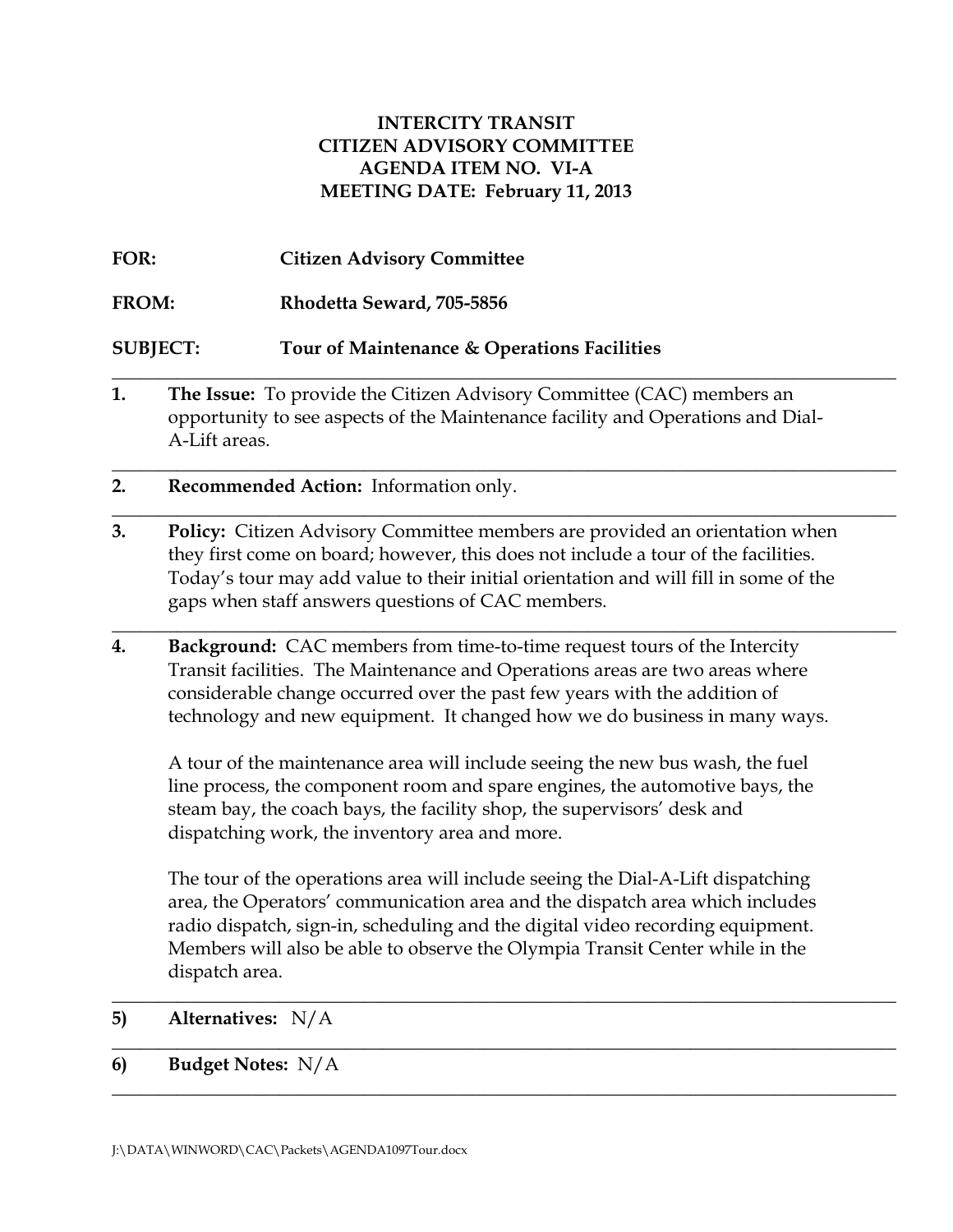**7) Goal Reference:** This addresses all goals of the agency by assisting CAC members becoming more fully informed to help achieve the goals.

\_\_\_\_\_\_\_\_\_\_\_\_\_\_\_\_\_\_\_\_\_\_\_\_\_\_\_\_\_\_\_\_\_\_\_\_\_\_\_\_\_\_\_\_\_\_\_\_\_\_\_\_\_\_\_\_\_\_\_\_\_\_\_\_\_\_\_\_\_\_\_\_\_\_\_\_\_\_\_\_\_\_\_\_

\_\_\_\_\_\_\_\_\_\_\_\_\_\_\_\_\_\_\_\_\_\_\_\_\_\_\_\_\_\_\_\_\_\_\_\_\_\_\_\_\_\_\_\_\_\_\_\_\_\_\_\_\_\_\_\_\_\_\_\_\_\_\_\_\_\_\_\_\_\_\_\_\_\_\_\_\_\_\_\_\_\_\_\_

**8) References:** N/A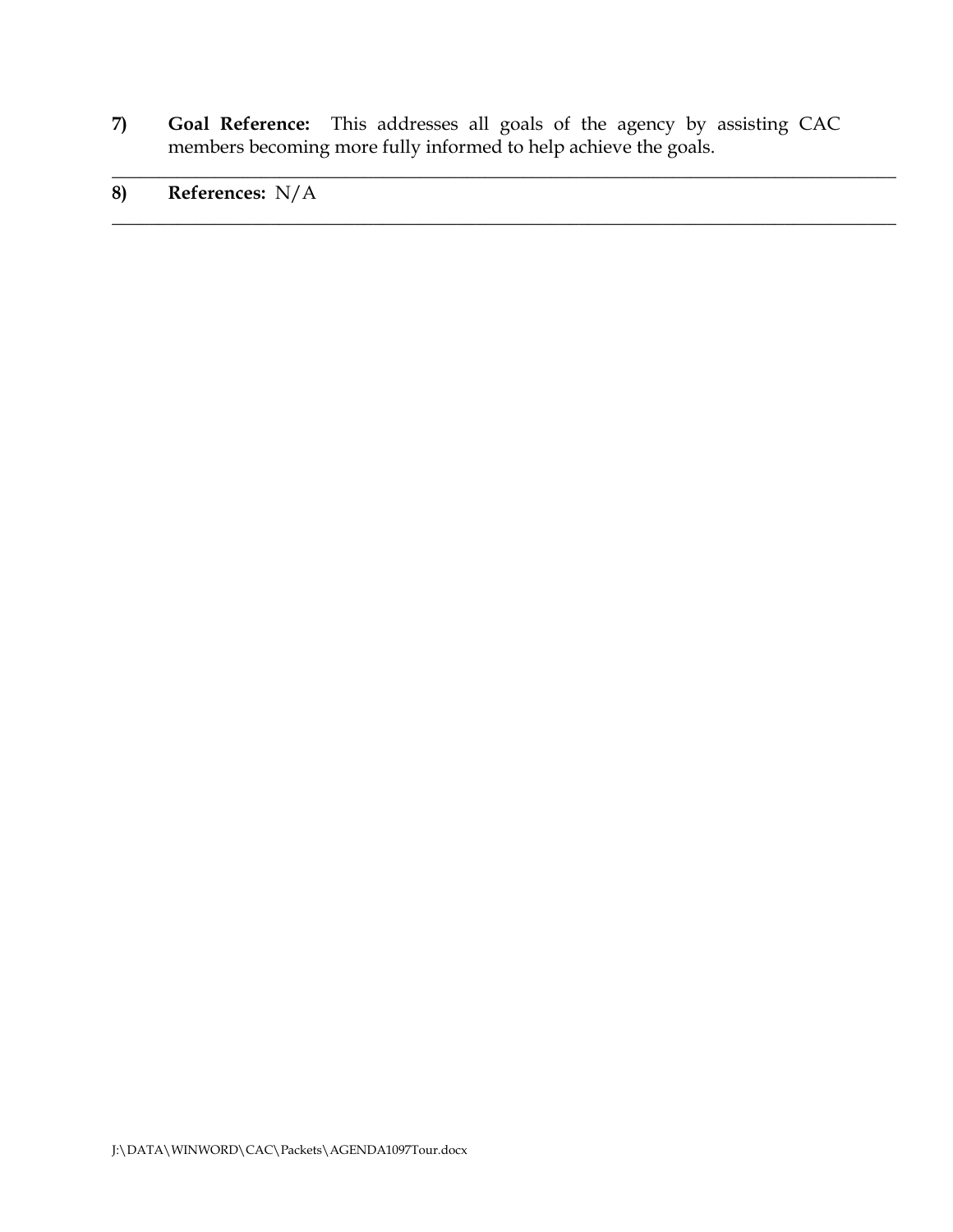## **INTERCITY TRANSIT CITIZEN ADVISORY COMMITTEE AGENDA ITEM NO. VI-B MEETING DATE: February 11, 2013**

**FOR: Citizen Advisory Committee** 

**FROM: Marilyn Hemmann, 705-5833**

**SUBJECT: Procurement Overview**

**1) The Issue:** Present overview of the 2013 Procurement plan.

# **2) Recommended Action:** Information and discussion.

**3) Policy Analysis:** The Procurement division plans, organizes and manages a wide range of procurements from goods and services, to agency vehicles, to capital construction projects. As part of the procurement process, the division is responsible for administering many of the contracts and providing consultation and oversight for others once they are awarded. It is also responsible for managing the acquisition and inventory of vehicle parts and the disposal of surplus property.

**\_\_\_\_\_\_\_\_\_\_\_\_\_\_\_\_\_\_\_\_\_\_\_\_\_\_\_\_\_\_\_\_\_\_\_\_\_\_\_\_\_\_\_\_\_\_\_\_\_\_\_\_\_\_\_\_\_\_\_\_\_\_\_\_\_\_\_\_\_\_\_\_\_\_\_\_\_\_\_\_\_\_\_\_**

\_\_\_\_\_\_\_\_\_\_\_\_\_\_\_\_\_\_\_\_\_\_\_\_\_\_\_\_\_\_\_\_\_\_\_\_\_\_\_\_\_\_\_\_\_\_\_\_\_\_\_\_\_\_\_\_\_\_\_\_\_\_\_\_\_\_\_\_\_\_\_\_\_\_\_\_\_\_\_\_\_\_\_\_

\_\_\_\_\_\_\_\_\_\_\_\_\_\_\_\_\_\_\_\_\_\_\_\_\_\_\_\_\_\_\_\_\_\_\_\_\_\_\_\_\_\_\_\_\_\_\_\_\_\_\_\_\_\_\_\_\_\_\_\_\_\_\_\_\_\_\_\_\_\_\_\_\_\_\_\_\_\_\_\_\_\_\_\_

All agency purchases must be obtained competitively. All projects listed at \$10,000 or more in the agency budget must go through a formal solicitation and award process. When the Authority approves the annual budget each year, Procurement, with the assistance of each Department, prioritizes all projects and develops a schedule for how the projects can be accomplished. The plan must accommodate any ongoing projects continuing from the previous year and any renewals for multi-year contracts.

So far this year, there are 76 projects, contract renewals and project research items on the division's master list. The projects range in size from major capital projects such as the Olympia Transit Center expansion and the Hawks Prairie Park-and-Ride, to procurements for new hybrid coaches and other staff vehicles, to the yearly purchase of transit guides.

\_\_\_\_\_\_\_\_\_\_\_\_\_\_\_\_\_\_\_\_\_\_\_\_\_\_\_\_\_\_\_\_\_\_\_\_\_\_\_\_\_\_\_\_\_\_\_\_\_\_\_\_\_\_\_\_\_\_\_\_\_\_\_\_\_\_\_\_\_\_\_\_\_\_\_\_\_\_\_\_\_\_\_\_

\_\_\_\_\_\_\_\_\_\_\_\_\_\_\_\_\_\_\_\_\_\_\_\_\_\_\_\_\_\_\_\_\_\_\_\_\_\_\_\_\_\_\_\_\_\_\_\_\_\_\_\_\_\_\_\_\_\_\_\_\_\_\_\_\_\_\_\_\_\_\_\_\_\_\_\_\_\_\_\_\_\_\_\_

**4) Background:** The Procurement division consists of the Procurement Manager and two Procurement Coordinators. It also includes the Inventory division consisting of the Inventory Supervisor, the Inventory Specialist and the Inventory Assistant.

**5) Alternatives:** N/A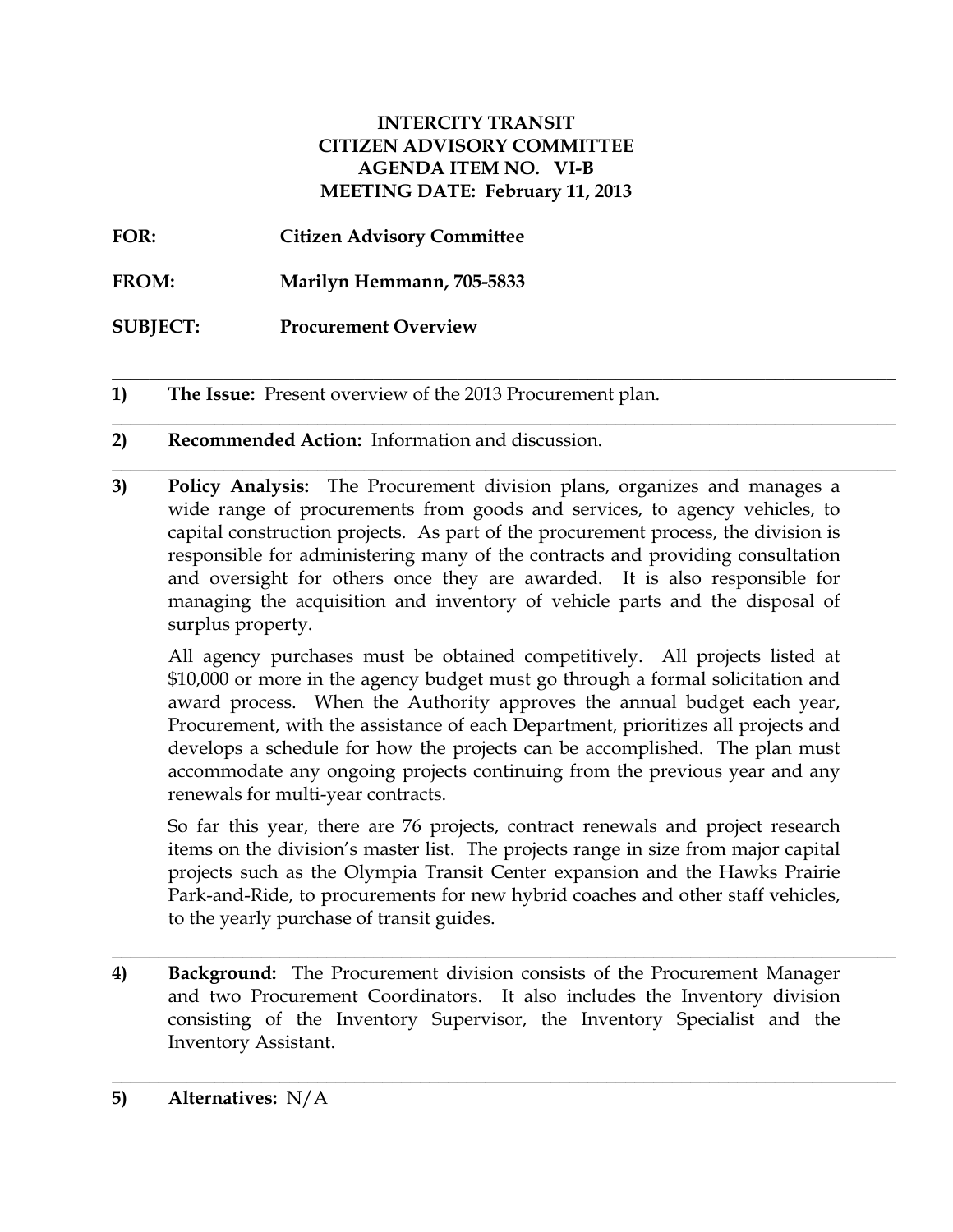# **6) Budget Notes:** N/A

**7) Goal Reference:** In 2013, the range of projects pursued by Procurement will support all of the agency goals.

\_\_\_\_\_\_\_\_\_\_\_\_\_\_\_\_\_\_\_\_\_\_\_\_\_\_\_\_\_\_\_\_\_\_\_\_\_\_\_\_\_\_\_\_\_\_\_\_\_\_\_\_\_\_\_\_\_\_\_\_\_\_\_\_\_\_\_\_\_\_\_\_\_\_\_\_\_\_\_\_\_\_\_\_

\_\_\_\_\_\_\_\_\_\_\_\_\_\_\_\_\_\_\_\_\_\_\_\_\_\_\_\_\_\_\_\_\_\_\_\_\_\_\_\_\_\_\_\_\_\_\_\_\_\_\_\_\_\_\_\_\_\_\_\_\_\_\_\_\_\_\_\_\_\_\_\_\_\_\_\_\_\_\_\_\_\_\_\_

 $\_$  , and the set of the set of the set of the set of the set of the set of the set of the set of the set of the set of the set of the set of the set of the set of the set of the set of the set of the set of the set of th

# **8) References:** N/A

J:\DATA\WINWORD\AUTHORIT\1099Agenda2013ProcurementUpdate.doc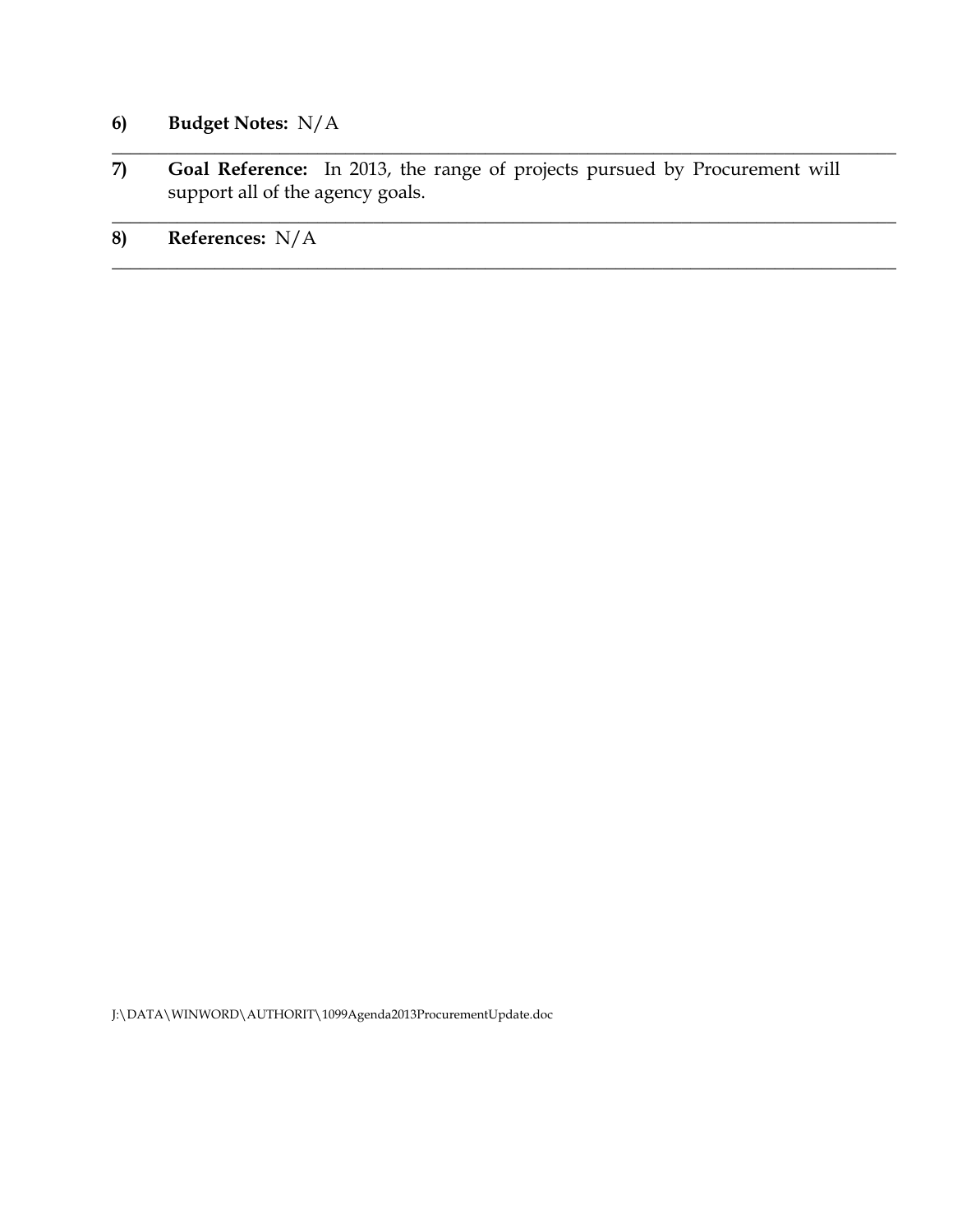## **INTERCITY TRANSIT CITIZEN ADVISORY COMMITTEE AGENDA ITEM NO. VI-C MEETING DATE: February 11, 2013**

**FOR: Citizen Advisory Committee FROM: Karl Shenkel, 705-5884 SUBJECT: Technologies Affecting Fuel Economy and Maintenance Costs**

**1) The Issue:** Review current and future technologies affecting fuel economy and maintenance costs.

**\_\_\_\_\_\_\_\_\_\_\_\_\_\_\_\_\_\_\_\_\_\_\_\_\_\_\_\_\_\_\_\_\_\_\_\_\_\_\_\_\_\_\_\_\_\_\_\_\_\_\_\_\_\_\_\_\_\_\_\_\_\_\_\_\_\_\_\_\_\_\_\_\_\_\_\_\_\_\_\_\_\_\_\_**

\_\_\_\_\_\_\_\_\_\_\_\_\_\_\_\_\_\_\_\_\_\_\_\_\_\_\_\_\_\_\_\_\_\_\_\_\_\_\_\_\_\_\_\_\_\_\_\_\_\_\_\_\_\_\_\_\_\_\_\_\_\_\_\_\_\_\_\_\_\_\_\_\_\_\_\_\_\_\_\_\_\_\_\_

\_\_\_\_\_\_\_\_\_\_\_\_\_\_\_\_\_\_\_\_\_\_\_\_\_\_\_\_\_\_\_\_\_\_\_\_\_\_\_\_\_\_\_\_\_\_\_\_\_\_\_\_\_\_\_\_\_\_\_\_\_\_\_\_\_\_\_\_\_\_\_\_\_\_\_\_\_\_\_\_\_\_\_\_

\_\_\_\_\_\_\_\_\_\_\_\_\_\_\_\_\_\_\_\_\_\_\_\_\_\_\_\_\_\_\_\_\_\_\_\_\_\_\_\_\_\_\_\_\_\_\_\_\_\_\_\_\_\_\_\_\_\_\_\_\_\_\_\_\_\_\_\_\_\_\_\_\_\_\_\_\_\_\_\_\_\_\_\_

- **2) Recommended Action:** Information and discussion.
- **3) Policy Analysis:** Staff provides periodic updates on fleet performance.
- **4) Background:** Intercity Transit staff monitors fleet performance thru budget analysis and performance databases in Fleetnet. Fleetnet reports track fuel economy and maintenance costs. Data is based on budget analysis for 2012.

Cost per mile (CPM) is an overall cost model which encompasses all charges to a particular vehicle or fleet of vehicles. Those costs are broken down into categories including fuel, materials and labor. Individual fleet performance can be compared in current and past fleets. With this information, staff can determine if purchasing a fleet type should continue or be replaced with a modern fleet with newer technologies. Some technologies prove to be cost effective enough to allow for a retrofit of existing fleets with the overall goal of economy and lower emissions.

 Intercity Transit staff also consult with other agencies and Original Equipment Manufacturers (OEM's) on new and upcoming technologies that lower emissions while increasing fuel economy. This information source allows Intercity Transit to compare manufactures' claims to real work data collected by like-minded industry peers.

\_\_\_\_\_\_\_\_\_\_\_\_\_\_\_\_\_\_\_\_\_\_\_\_\_\_\_\_\_\_\_\_\_\_\_\_\_\_\_\_\_\_\_\_\_\_\_\_\_\_\_\_\_\_\_\_\_\_\_\_\_\_\_\_\_\_\_\_\_\_\_\_\_\_\_\_\_\_\_\_\_\_\_\_

\_\_\_\_\_\_\_\_\_\_\_\_\_\_\_\_\_\_\_\_\_\_\_\_\_\_\_\_\_\_\_\_\_\_\_\_\_\_\_\_\_\_\_\_\_\_\_\_\_\_\_\_\_\_\_\_\_\_\_\_\_\_\_\_\_\_\_\_\_\_\_\_\_\_\_\_\_\_\_\_\_\_\_\_

\_\_\_\_\_\_\_\_\_\_\_\_\_\_\_\_\_\_\_\_\_\_\_\_\_\_\_\_\_\_\_\_\_\_\_\_\_\_\_\_\_\_\_\_\_\_\_\_\_\_\_\_\_\_\_\_\_\_\_\_\_\_\_\_\_\_\_\_\_\_\_\_\_\_\_\_\_\_\_\_\_\_\_\_

- **5) Alternatives:** N/A
- **6) Budget Notes:** N/A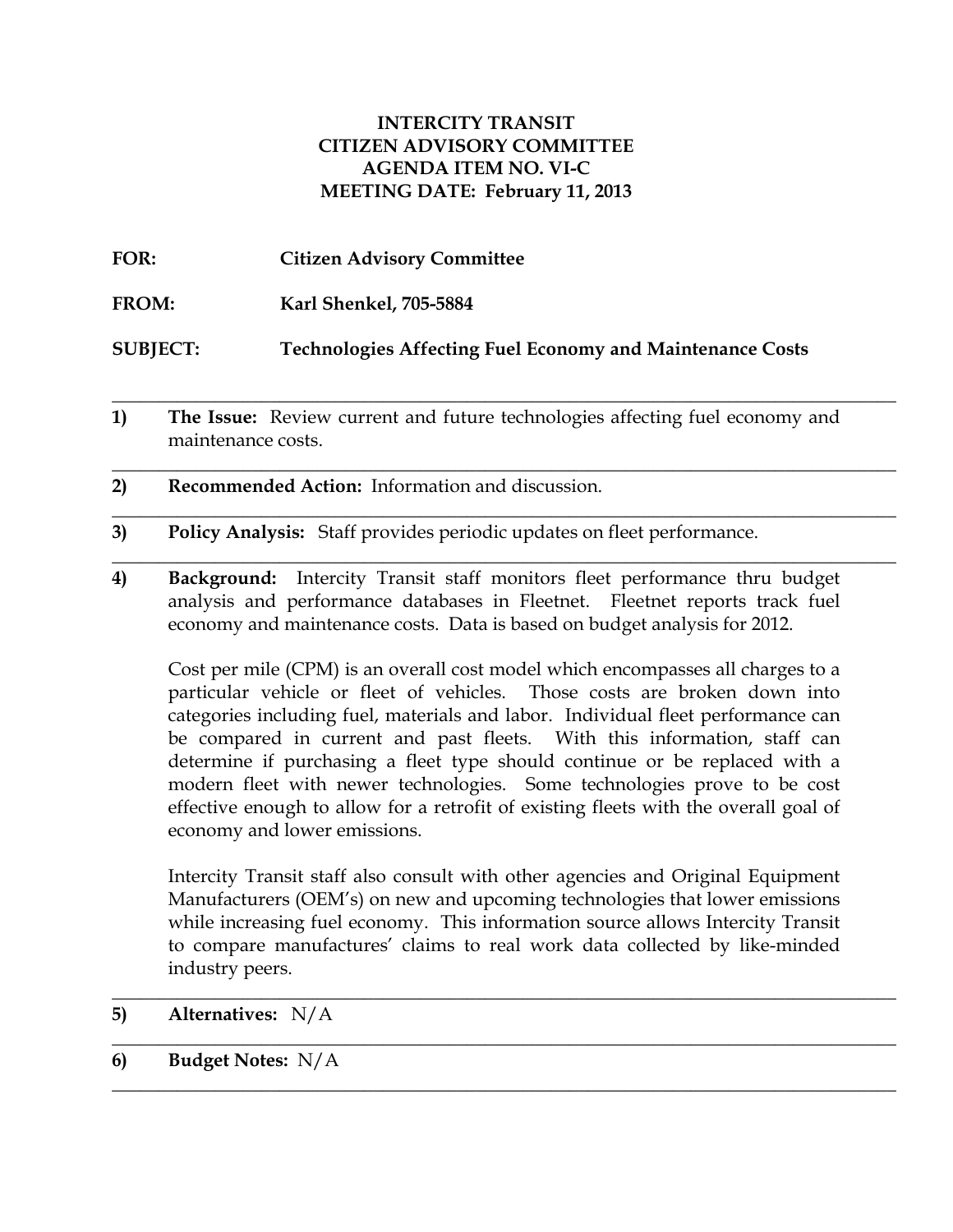# **7) Goal Reference:** This item addresses the following goals:

Goal 2: *"Provide outstanding customer service."* Goal 5: *"Align best practices and support agency sustainable technology and activities."*

\_\_\_\_\_\_\_\_\_\_\_\_\_\_\_\_\_\_\_\_\_\_\_\_\_\_\_\_\_\_\_\_\_\_\_\_\_\_\_\_\_\_\_\_\_\_\_\_\_\_\_\_\_\_\_\_\_\_\_\_\_\_\_\_\_\_\_\_\_\_\_\_\_\_\_\_\_\_\_\_\_\_\_\_

 $\_$  , and the set of the set of the set of the set of the set of the set of the set of the set of the set of the set of the set of the set of the set of the set of the set of the set of the set of the set of the set of th

# **8) References:** N/A

J:\DATA\WINWORD\AUTHORIT\AGENDA1095technologycomparison.doc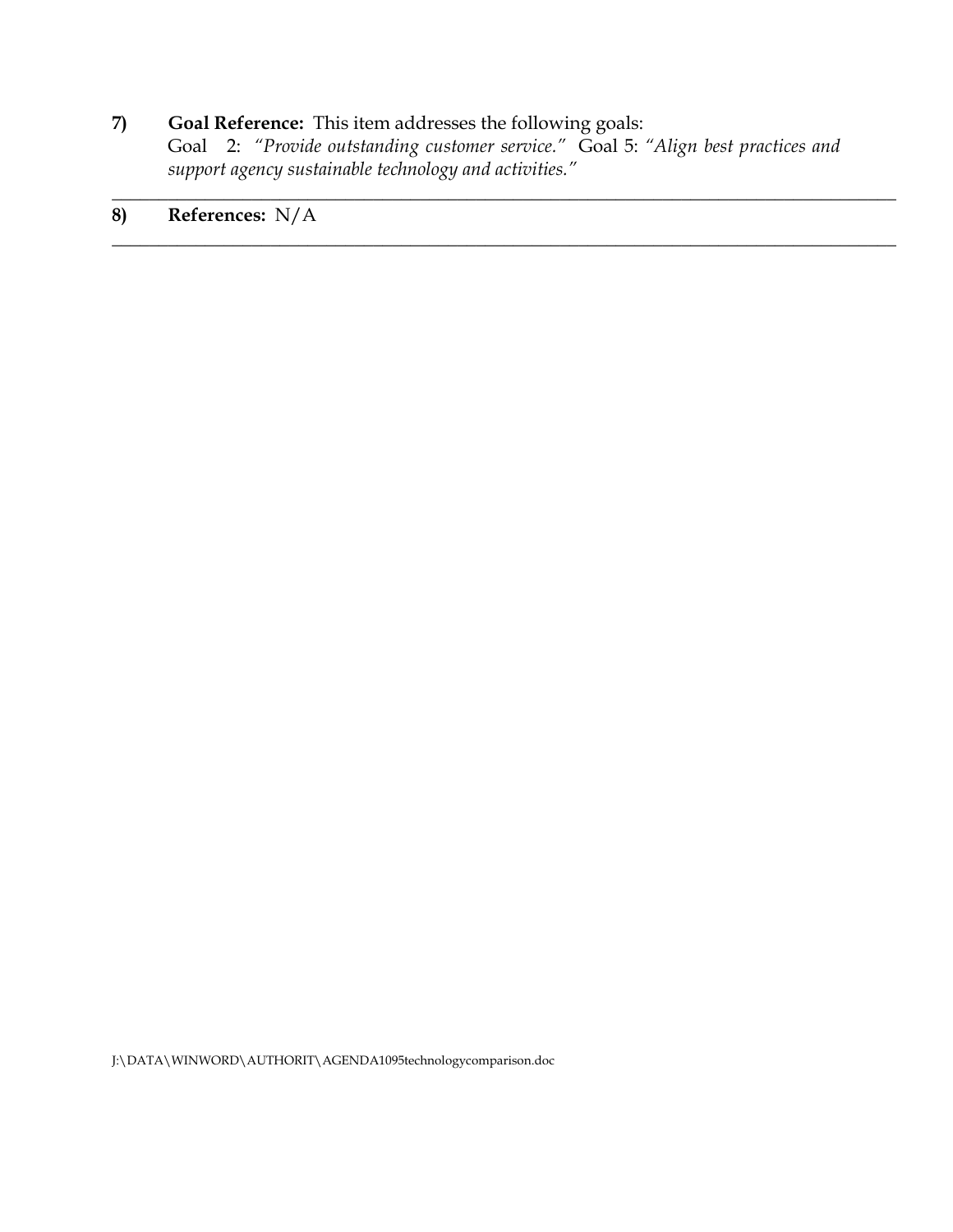# **INTERCITY TRANSIT CITIZEN ADVISORY COMMITTEE AGENDA ITEM NO. VI-D MEETING DATE: February 11, 2013**

**FOR: Citizen Advisory Committee**

**FROM: Dennis Bloom (705-5832)**

**SUBJECT: Bus Stop Project Update**

**1) The Issue:** Staff will present the current process utilized for improvements to bus stops.

**\_\_\_\_\_\_\_\_\_\_\_\_\_\_\_\_\_\_\_\_\_\_\_\_\_\_\_\_\_\_\_\_\_\_\_\_\_\_\_\_\_\_\_\_\_\_\_\_\_\_\_\_\_\_\_\_\_\_\_\_\_\_\_\_\_\_\_\_\_\_\_\_\_\_\_\_\_\_\_\_\_\_\_\_**

\_\_\_\_\_\_\_\_\_\_\_\_\_\_\_\_\_\_\_\_\_\_\_\_\_\_\_\_\_\_\_\_\_\_\_\_\_\_\_\_\_\_\_\_\_\_\_\_\_\_\_\_\_\_\_\_\_\_\_\_\_\_\_\_\_\_\_\_\_\_\_\_\_\_\_\_\_\_\_\_\_\_\_\_

\_\_\_\_\_\_\_\_\_\_\_\_\_\_\_\_\_\_\_\_\_\_\_\_\_\_\_\_\_\_\_\_\_\_\_\_\_\_\_\_\_\_\_\_\_\_\_\_\_\_\_\_\_\_\_\_\_\_\_\_\_\_\_\_\_\_\_\_\_\_\_\_\_\_\_\_\_\_\_\_\_\_\_\_

\_\_\_\_\_\_\_\_\_\_\_\_\_\_\_\_\_\_\_\_\_\_\_\_\_\_\_\_\_\_\_\_\_\_\_\_\_\_\_\_\_\_\_\_\_\_\_\_\_\_\_\_\_\_\_\_\_\_\_\_\_\_\_\_\_\_\_\_\_\_\_\_\_\_\_\_\_\_\_\_\_\_\_\_

**2) Recommended Action:** For information and discussion only.

- **3) Policy Analysis:** Intercity Transit completed two significant projects associated with improving access to bus stops and investing in passenger amenities. The Intercity Transit Authority approves these capital investments.
- **4) Background:** Since 2004, Intercity Transit has been successful in receiving two regional grants through Thurston Regional Planning Council's awarding of federal Enhancement funds for bus stop improvements. These grants and local match have provided close to \$750,000 in improvements throughout Intercity Transit's service district.

The Transit Authority approved the use of local funds to match these grants and directly funded other stop improvements through the agency's annual budget process. In making these funds available, these improvements increased ADA accessible and, where warranted, added shelters and similar passenger amenities for our customers and riding public. In short, the adage that "a ride begins before you get on a bus," has been the focus over the past eight years in making these improvements.

Staff will provide an update on the past process for identifying these bus stop improvements, current efforts to make additional improvements and in particular, the effort to increase rider safety by installing solar lighting inside of shelters.

\_\_\_\_\_\_\_\_\_\_\_\_\_\_\_\_\_\_\_\_\_\_\_\_\_\_\_\_\_\_\_\_\_\_\_\_\_\_\_\_\_\_\_\_\_\_\_\_\_\_\_\_\_\_\_\_\_\_\_\_\_\_\_\_\_\_\_\_\_\_\_\_\_\_\_\_\_\_\_\_\_\_\_\_

\_\_\_\_\_\_\_\_\_\_\_\_\_\_\_\_\_\_\_\_\_\_\_\_\_\_\_\_\_\_\_\_\_\_\_\_\_\_\_\_\_\_\_\_\_\_\_\_\_\_\_\_\_\_\_\_\_\_\_\_\_\_\_\_\_\_\_\_\_\_\_\_\_\_\_\_\_\_\_\_\_\_\_\_

### **5) Alternatives:** N/A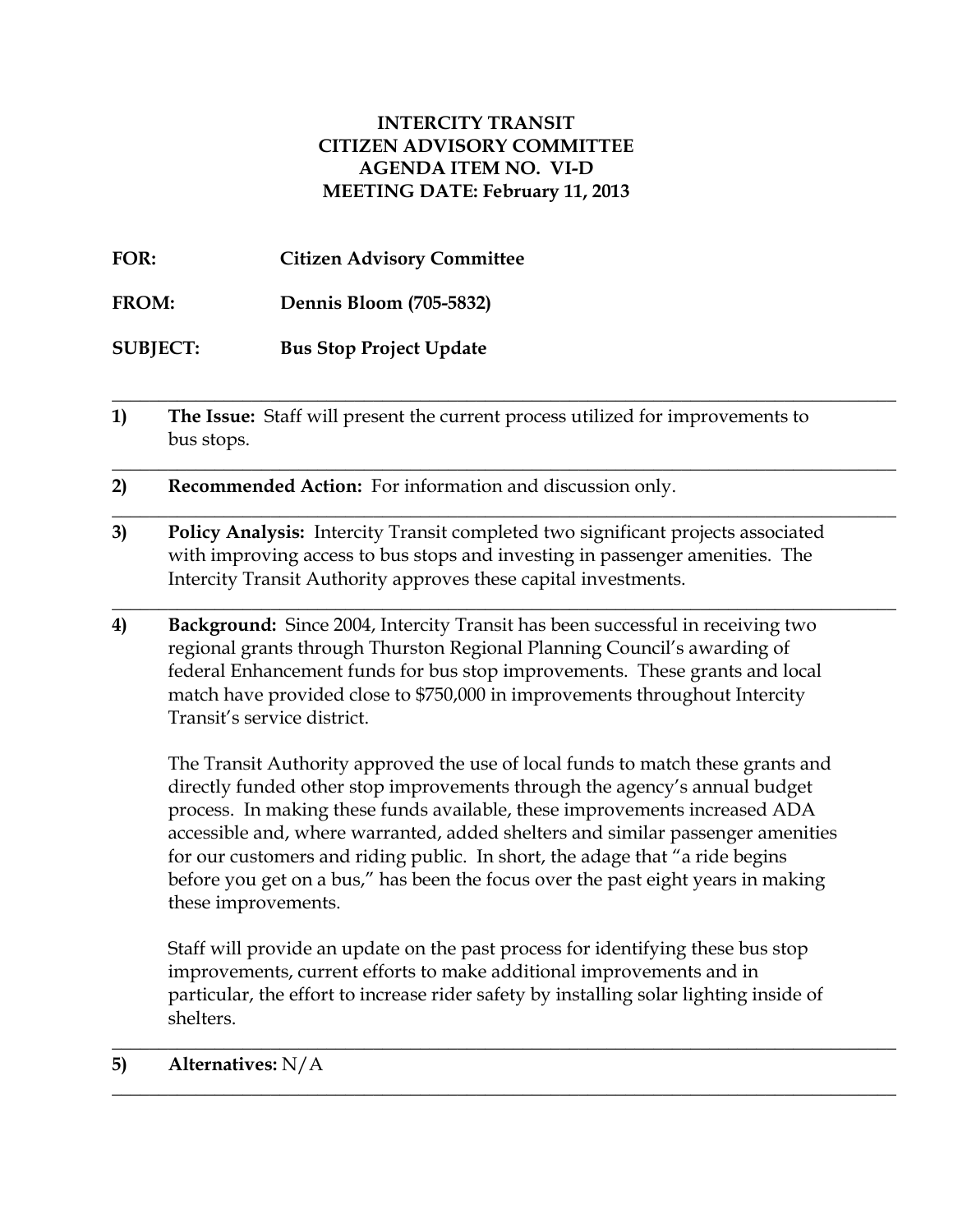- **6) Budget Notes:** The 2013 Facilities budget includes \$35,000 to provide solar lighting in approximately 15 shelters.
- **7) Goal Reference:** Goal#4: "*Provide responsive transportation options."* Ends Policy: Customers and staff will have access to programs and services that benefit and promote community sustainability.

\_\_\_\_\_\_\_\_\_\_\_\_\_\_\_\_\_\_\_\_\_\_\_\_\_\_\_\_\_\_\_\_\_\_\_\_\_\_\_\_\_\_\_\_\_\_\_\_\_\_\_\_\_\_\_\_\_\_\_\_\_\_\_\_\_\_\_\_\_\_\_\_\_\_\_\_\_\_\_\_\_\_\_\_

\_\_\_\_\_\_\_\_\_\_\_\_\_\_\_\_\_\_\_\_\_\_\_\_\_\_\_\_\_\_\_\_\_\_\_\_\_\_\_\_\_\_\_\_\_\_\_\_\_\_\_\_\_\_\_\_\_\_\_\_\_\_\_\_\_\_\_\_\_\_\_\_\_\_\_\_\_\_\_\_\_\_\_\_

**8) References:** Slide show and materials will be available at the meeting.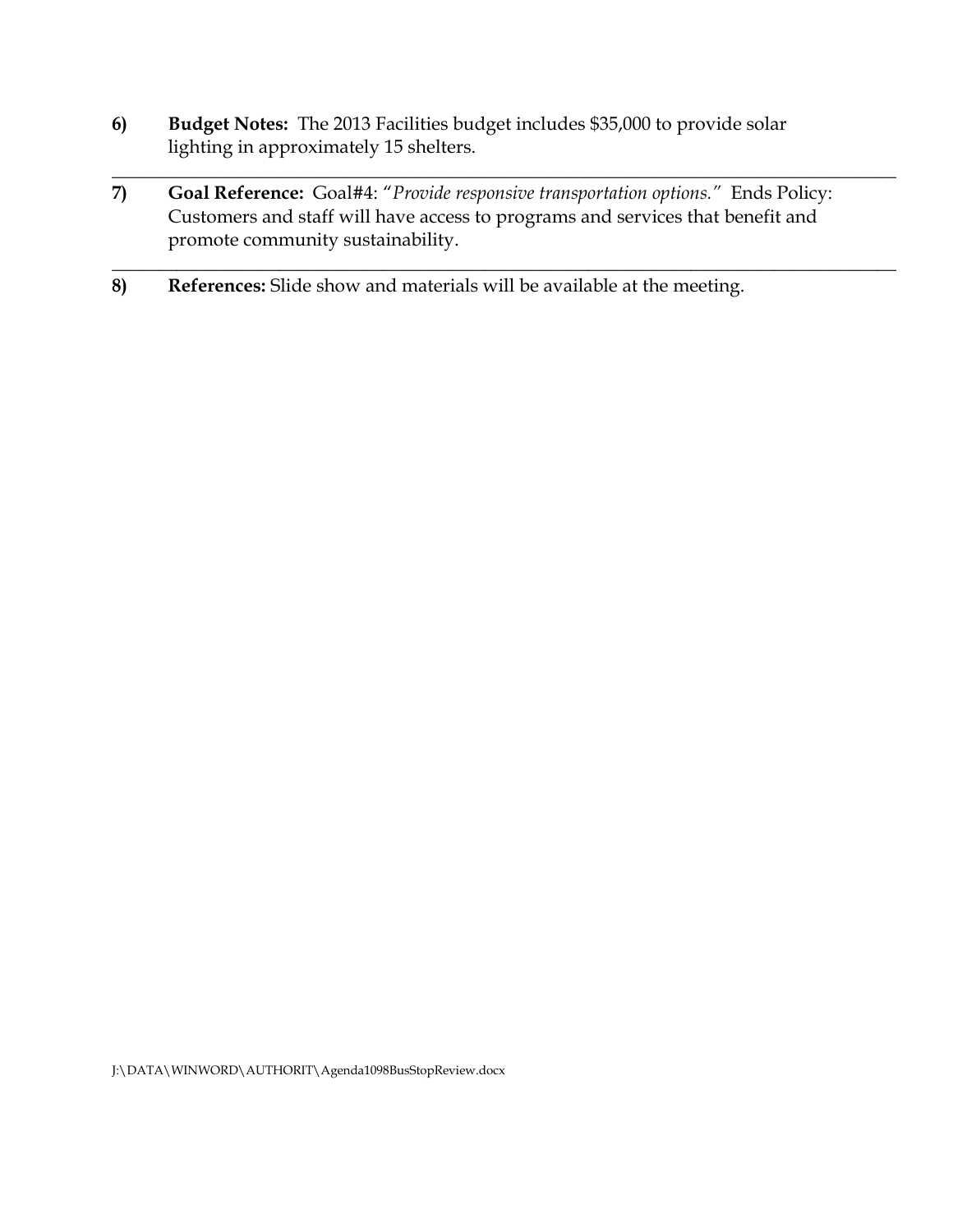# **INTERCITY TRANSIT CITIZEN ADVISORY COMMITTEE AGENDA ITEM NO. VI-E MEETING DATE: February 11, 2013**

- **FOR: Citizen Advisory Committee FROM: Rhodetta Seward, 705-5856 SUBJECT: How Advisory Committees From Other Transit Systems Operate \_\_\_\_\_\_\_\_\_\_\_\_\_\_\_\_\_\_\_\_\_\_\_\_\_\_\_\_\_\_\_\_\_\_\_\_\_\_\_\_\_\_\_\_\_\_\_\_\_\_\_\_\_\_\_\_\_\_\_\_\_\_\_\_\_\_\_\_\_\_\_\_\_\_\_\_\_\_\_\_\_\_\_\_**
- **1. The Issue:** At the January 14, 2013, Citizen Advisory Committee (CAC), members suggested looking into finding out how Committees around the state operate.

**\_\_\_\_\_\_\_\_\_\_\_\_\_\_\_\_\_\_\_\_\_\_\_\_\_\_\_\_\_\_\_\_\_\_\_\_\_\_\_\_\_\_\_\_\_\_\_\_\_\_\_\_\_\_\_\_\_\_\_\_\_\_\_\_\_\_\_\_\_\_\_\_\_\_\_\_\_\_\_\_\_\_\_\_**

**\_\_\_\_\_\_\_\_\_\_\_\_\_\_\_\_\_\_\_\_\_\_\_\_\_\_\_\_\_\_\_\_\_\_\_\_\_\_\_\_\_\_\_\_\_\_\_\_\_\_\_\_\_\_\_\_\_\_\_\_\_\_\_\_\_\_\_\_\_\_\_\_\_\_\_\_\_\_\_\_\_\_\_\_**

**\_\_\_\_\_\_\_\_\_\_\_\_\_\_\_\_\_\_\_\_\_\_\_\_\_\_\_\_\_\_\_\_\_\_\_\_\_\_\_\_\_\_\_\_\_\_\_\_\_\_\_\_\_\_\_\_\_\_\_\_\_\_\_\_\_\_\_\_\_\_\_\_\_\_\_\_\_\_\_\_\_\_\_\_**

- **2. Recommended Action:** Information only.
- **3. Policy:** The Citizen Advisory Committee was created by the Authority. Any proposed changes to the CAC are eventually approved by the Authority.
- **4. Background:** For many years, an annual statewide Citizen Advisory Committee conference was offered each fall. Intercity Transit sent several members to the conference each year, and hosted the conference in Thurston County twice. After the loss of sales tax revenue with Initiative 695, many systems faced cutting service and staff. Along with these cuts were other budget cuts including travel expenses. The CAC budgets were cut and the statewide conference faced less and less attendance and after a couple of years, a decision was made to cancel it, and hope one day it could resume.

Since then, some correspondence has been sent to agencies asking if a conference were hosted, would they send CAC members, and apparently the response continued to be very lacking.

At the January 14, 2013, meeting of the CAC, there was interest by Intercity Transit's members to:

- get input from other CAC committees on things they are doing;
- identify how other advisory committees from various transit agencies operate; and
- bring groups together on a regional basis and listen to other proposals on how they may differ from Intercity Transit.

Staff did research on this and will present some findings.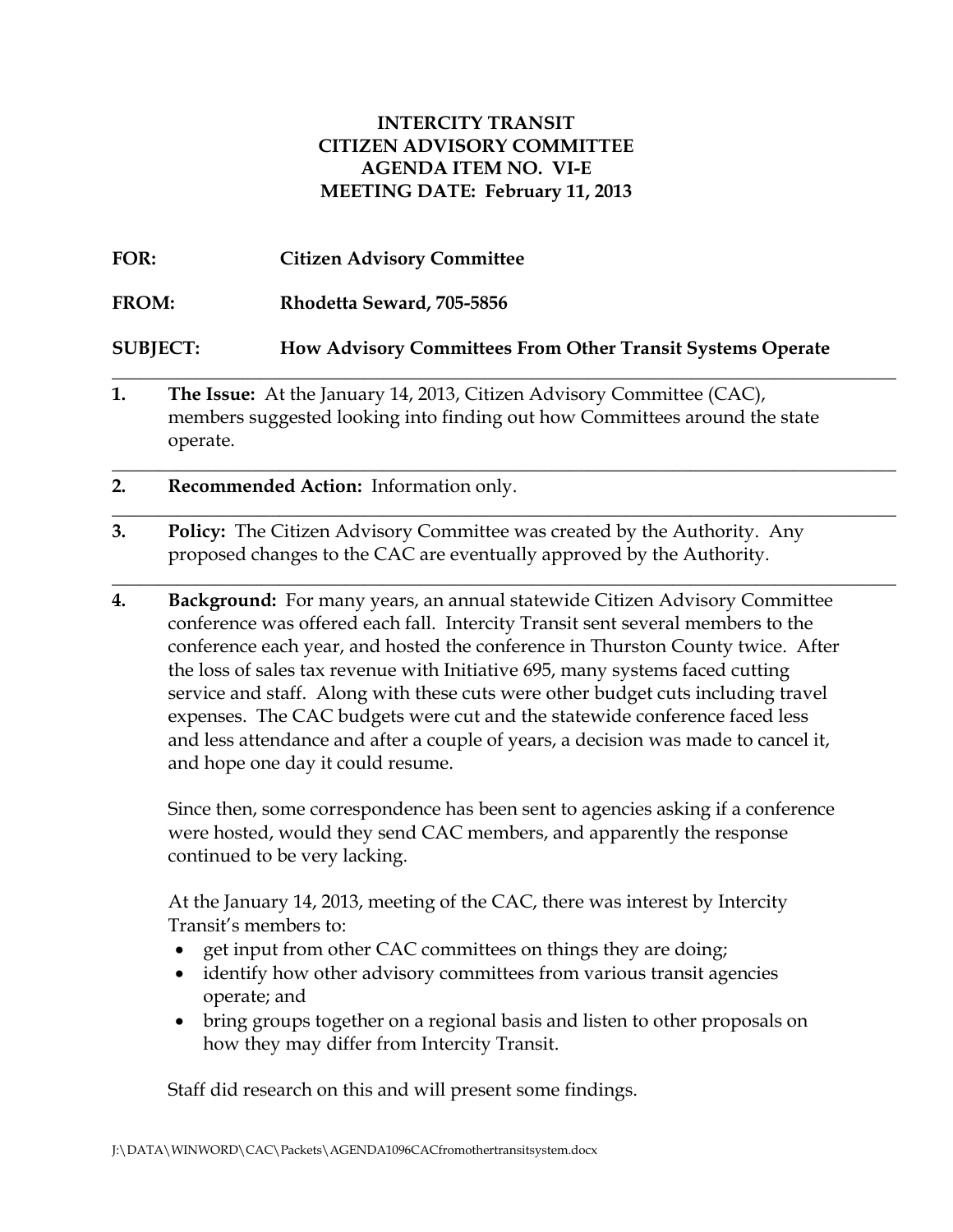- **5. Alternatives:** N/A
- **6. Budget Notes:** N/A
- **7. Goal Reference:** Increasing information and awareness for CAC members impacts all goals of the agency.

**\_\_\_\_\_\_\_\_\_\_\_\_\_\_\_\_\_\_\_\_\_\_\_\_\_\_\_\_\_\_\_\_\_\_\_\_\_\_\_\_\_\_\_\_\_\_\_\_\_\_\_\_\_\_\_\_\_\_\_\_\_\_\_\_\_\_\_\_\_\_\_\_\_\_\_\_\_\_\_\_\_\_\_\_**

**\_\_\_\_\_\_\_\_\_\_\_\_\_\_\_\_\_\_\_\_\_\_\_\_\_\_\_\_\_\_\_\_\_\_\_\_\_\_\_\_\_\_\_\_\_\_\_\_\_\_\_\_\_\_\_\_\_\_\_\_\_\_\_\_\_\_\_\_\_\_\_\_\_\_\_\_\_\_\_\_\_\_\_\_**

**\_\_\_\_\_\_\_\_\_\_\_\_\_\_\_\_\_\_\_\_\_\_\_\_\_\_\_\_\_\_\_\_\_\_\_\_\_\_\_\_\_\_\_\_\_\_\_\_\_\_\_\_\_\_\_\_\_\_\_\_\_\_\_\_\_\_\_\_\_\_\_\_\_\_\_\_\_\_\_\_\_\_\_\_**

**\_\_\_\_\_\_\_\_\_\_\_\_\_\_\_\_\_\_\_\_\_\_\_\_\_\_\_\_\_\_\_\_\_\_\_\_\_\_\_\_\_\_\_\_\_\_\_\_\_\_\_\_\_\_\_\_\_\_\_\_\_\_\_\_\_\_\_\_\_\_\_\_\_\_\_\_\_\_\_\_\_\_\_\_**

**8. References:** N/A